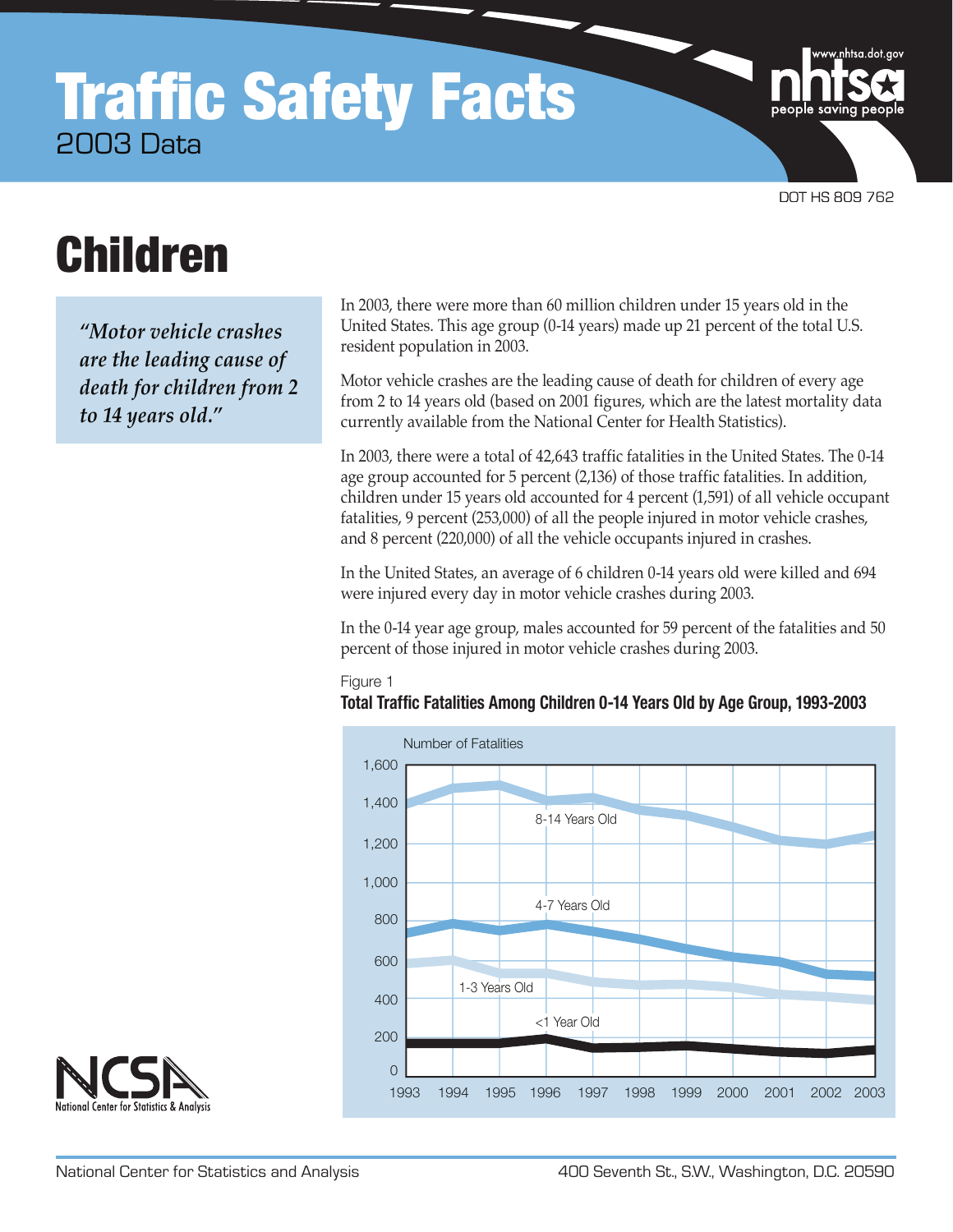## **Child Endangerment**

In 2003, 21 percent of the children under 15 years old who were killed in motor vehicle crashes were killed in alcohol-related crashes.

Of the children 0-14 years old who were killed in alcohol-related crashes during 2003, almost half (209) were passengers in vehicles with drivers who had been drinking, with blood alcohol concentration (BAC) levels of 0.01 gram per deciliter (g/dl) or higher. An additional 118 children were killed as passengers in vehicles with drivers who had not been drinking.

Another 59 children under 15 years old who were killed in traffic crashes in 2003 were pedestrians or pedalcyclists who were struck by drinking drivers (BAC 0.01 g/dl or higher).

## **Pedestrians**

In 1993, there were 768 pedestrian fatalities in the 0-14 year age group. From 1993 to 2003, the number of pedestrian fatalities in this age group decreased by 49 percent, with the 4-7 year age group showing the largest decrease.

There were 4,749 pedestrian fatalities in 2003. The 0-14 age group accounted for 390 (8 percent) of those fatalities, and 65 percent of the pedestrian fatalities in this age group were males.

In addition to the pedestrians under 15 years old who died, 17,000 were injured in motor vehicle crashes. These young pedestrians accounted for 24 percent of the total pedestrians injured in motor vehicle crashes in 2003.

Almost one-fifth (18 percent) of the traffic fatalities in the 0-14 year age group were pedestrians.

#### Figure 2

#### **Total Pedestrian Fatalities Among Children 0-14 Years Old by Age Group, 1993-2003**



*"In 2003, 21 percent of the children under 15 years old killed in crashes were killed in alcohol-related crashes."*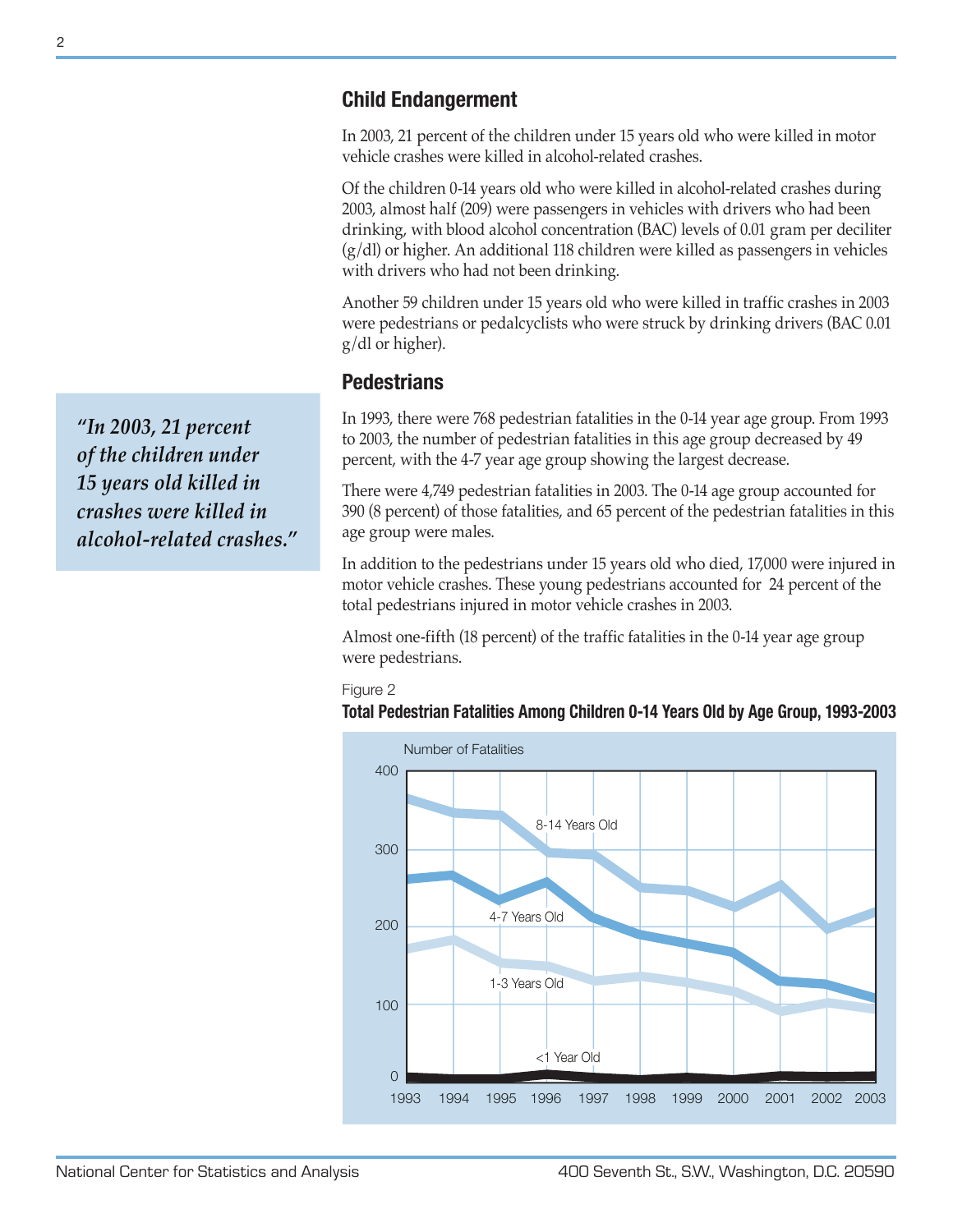During 2003, 42 percent of the young pedestrian fatalities occurred between the hours of 4 pm and 8 pm, and 78 percent occurred at non-intersection locations.

## **Pedalcyclists**

A total of 622 pedalcyclists were killed in motor vehicle crashes in 2003. Children 0-14 years old accounted for 130 (21 percent) of those fatalities.

In 2003, 32 percent of the pedalcyclists injured in motor vehicle crashes were under 15 years old.

The 130 pedalcyclist fatalities in 2003 for the 0-14 year age group represent a decrease of 54 percent from the 282 killed in 1993.

Bicycle helmets are 85 to 88 percent effective in mitigating head and brain injuries in all types of bicycle incidents, making the use of helmets the **single most effective countermeasure** available to reduce head injuries and fatalities resulting from bicycle crashes. (Source: Robert Thompson, A Case Control Study of the Effectiveness of Bicycle Safety Helmets, Centers for Disease Control.)

## Figure 3

#### **Total Pedalcyclist Fatalities Among Children 0-14 Years Old by Age Group, 1993-2003**



*"In 2003, 32 percent of the pedalcyclists injured in motor vehicle crashes were under 15 years old."*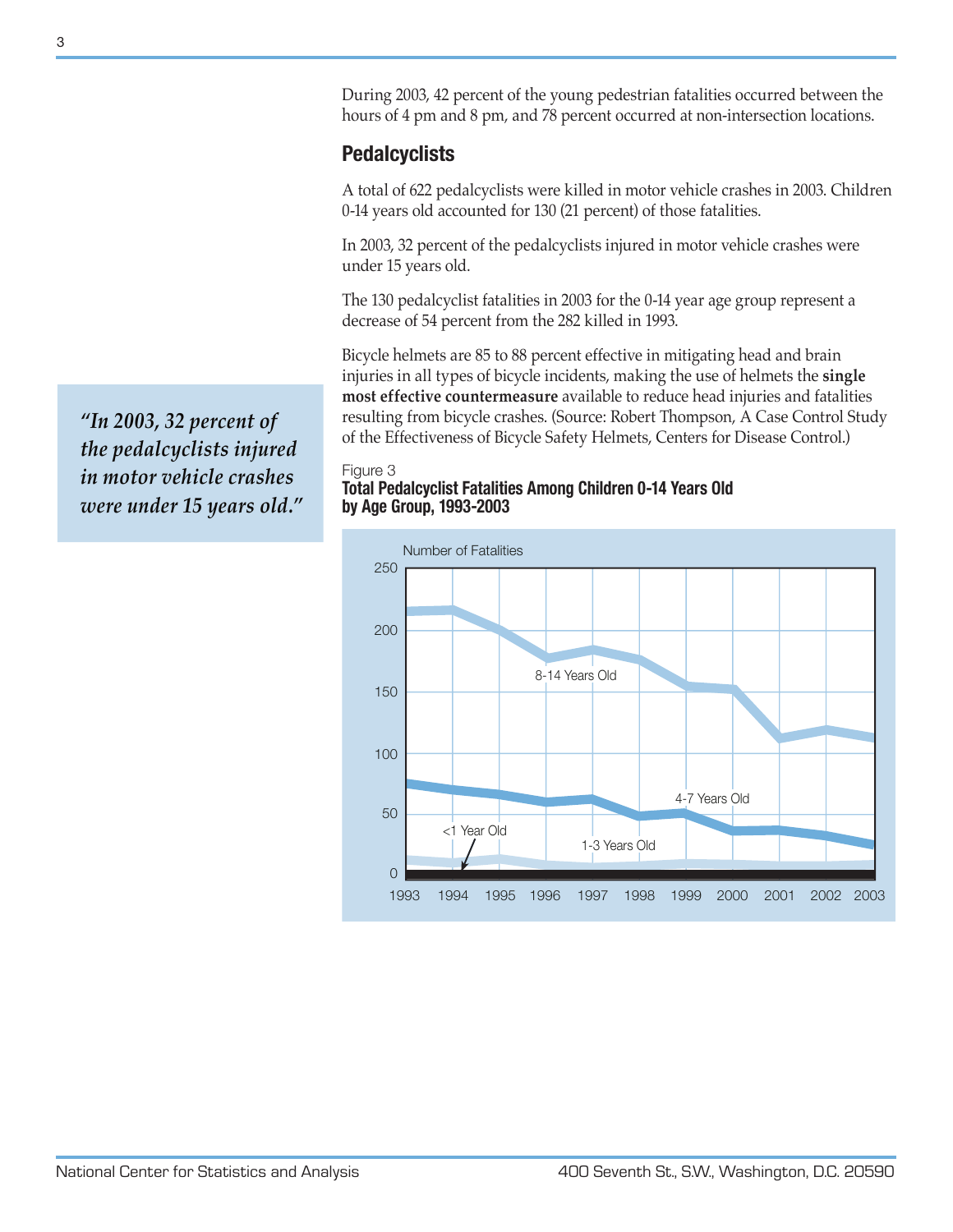## **Restraints**

Research has shown that lap/shoulder safety belts, when used, reduce the risk of fatal injury to front seat occupants (age 5 years and older) of passenger cars by 45 percent and the risk of moderate-to-critical injury by 50 percent. For light truck occupants, safety belts reduce the risk of fatal injury by 60 percent and the risk of moderate-to-critical injury by 65 percent.

During 2003, 8,089 passenger vehicle occupants under 15 years old were involved in fatal crashes. For those children, where restraint use was known, 30 percent were unrestrained; among those who were fatally injured, 53 percent were unrestrained.

Table 1

**Restraint Use by Passenger Vehicle Occupants Involved in Fatal Crashes by Age Group, 2003**

|                                          | <b>Age Group (Years)</b> |         |         |          |           |                     |              |  |  |
|------------------------------------------|--------------------------|---------|---------|----------|-----------|---------------------|--------------|--|--|
|                                          | $\leq$ 1                 | $1 - 3$ | $4 - 7$ | $8 - 14$ | $15 - 20$ | All<br><b>Other</b> | <b>Total</b> |  |  |
| <b>Percentage</b><br><b>Unrestrained</b> | 15                       | 19      | 28      | 39       | 47        | 37                  | 38           |  |  |

Research on the effectiveness of child safety seats has found them to reduce fatal injury by 71 percent for infants (less than 1 year old) and by 54 percent for toddlers (1-4 years old) in passenger cars. For infants and toddlers in light trucks, the corresponding reductions are 58 percent and 59 percent, respectively.

In 2003, there were 471 passenger vehicle occupant fatalities among children under 5 years of age. Of those 471 fatalities, an estimated 167 (35 percent) were totally unrestrained.

#### Table 2

**Children Under 5 Years Old Fatally Injured in Passenger Vehicle Crashes by Age Group and Type of Restraint, 2003**

| <b>Type of Restraint</b> | <b>Infants</b><br>(Under Age 1) | <b>Toddlers</b><br>(Age 1-4) | <b>Total</b> |
|--------------------------|---------------------------------|------------------------------|--------------|
| None Used                | 31                              | 135                          | 167          |
| <b>Child Seat</b>        | 87                              | 173                          | 260          |
| <b>Adult Seat Belt</b>   |                                 | 45                           | 45           |
| <b>Total</b>             | 118                             | 353                          |              |

*Note:* In this table, fatalities with unknown restraint use have been distributed proportionally across the known restraint use categories.

From 1975 through 2003, an estimated 7,020 lives were saved by the use of child restraints (child safety seats or adult belts). In 2003, an estimated 446 children under age 5 were saved as a result of child restraint use.

If 100 percent of motor vehicle occupants under 5 years old were protected by child safety seats, an estimated 550 lives (that is, an additional 106) could have been saved in 2003.

*"Child safety seats reduce the risk of fatal injury by 71 percent for infants and by 54 percent for toddlers in passenger cars."*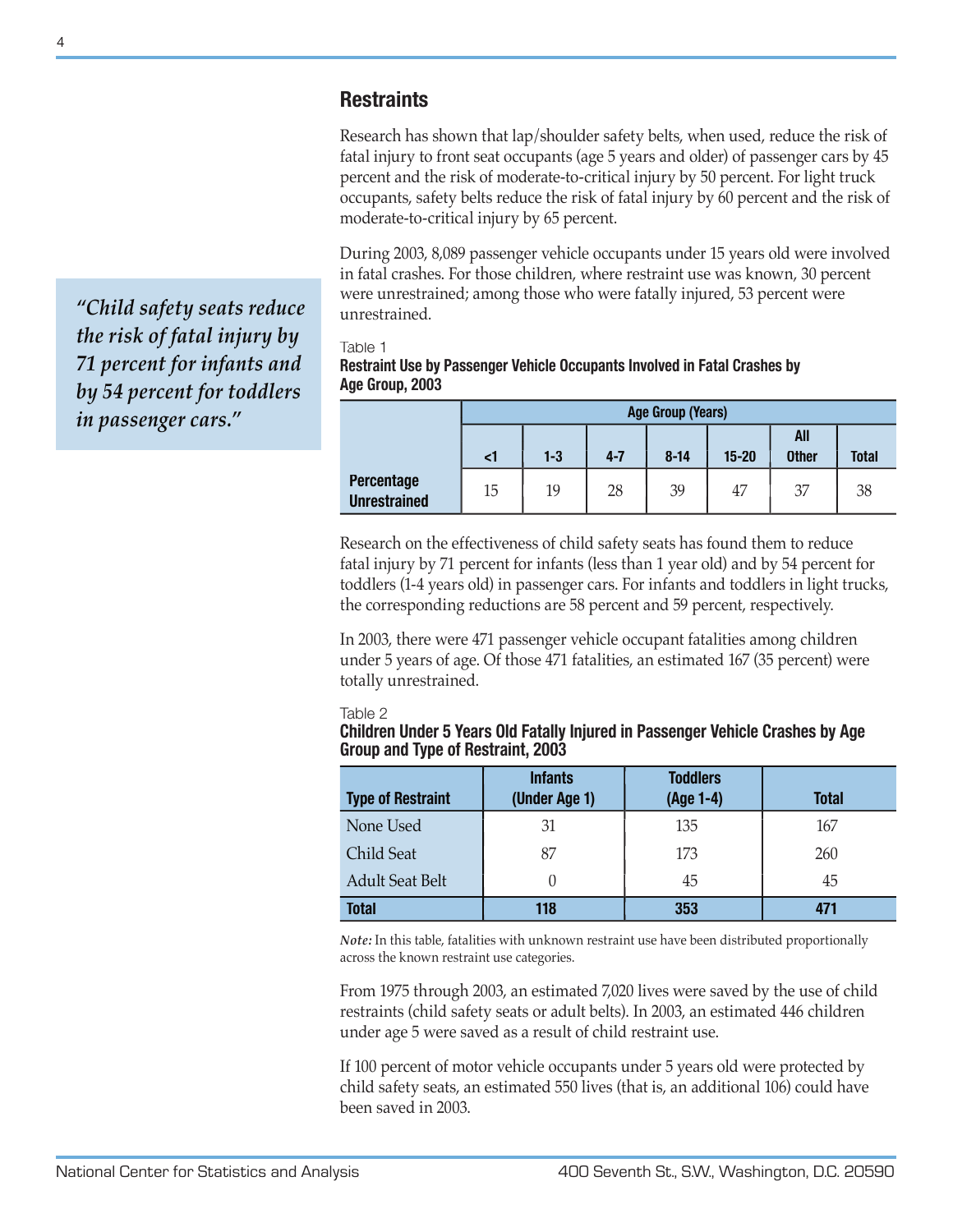In 2002, NHTSA conducted the National Occupant Protection Use Survey (NOPUS). One of the studies in the survey was the Controlled Intersection Study, which provided more detailed information about child restraint use for children under 5 years old.

### Table 3 **Restraint Use by Children 0 to 7 Years Old**

| <b>Grouping</b>                    | <b>Restraint Use</b><br>(Percent) | <b>Grouping</b> | <b>Restraint Use</b><br>(Percent) |
|------------------------------------|-----------------------------------|-----------------|-----------------------------------|
| Overall                            | 88                                | Rush Hour       | 90                                |
| Infants $\left( < 1 \right)$ Year) | 99                                | Non-Rush Hour   | 87                                |
| Toddlers (1 to 3 Years)            | 94                                | Weekday         | 89                                |
| Booster Age (4 to 7 Years)         | 83                                | Weekend         | 85                                |
| Passenger Cars                     | 88                                | City            | 84                                |
| Vans and SUVs                      | 91                                | Suburban        | 85                                |
| Pickups                            | 77                                | Rural           | 87                                |
| <b>Front Seat</b>                  | 83                                |                 |                                   |
| <b>Back Seat</b>                   | 90                                |                 |                                   |

Failure to read the child safety seat instructions, in addition to vehicle owner manual instructions regarding safety belts, could result in serious injury or death as a result of a failure of the child safety seat to be securely and/or properly restrained.

Children in rear-facing child seats should not be placed in the front seat of vehicles equipped with passenger-side air bags. The impact of a deploying air bag striking a rear-facing child seat could result in injury to the child. NHTSA also recommends that children 12 and under sit in the rear seat away from the force of a deploying air bag.

*"Children in rear-facing child seats should not be placed in the front seat of vehicles with passenger air bags. The impact of a deploying air bag on a rear-facing child seat could injure the child."*